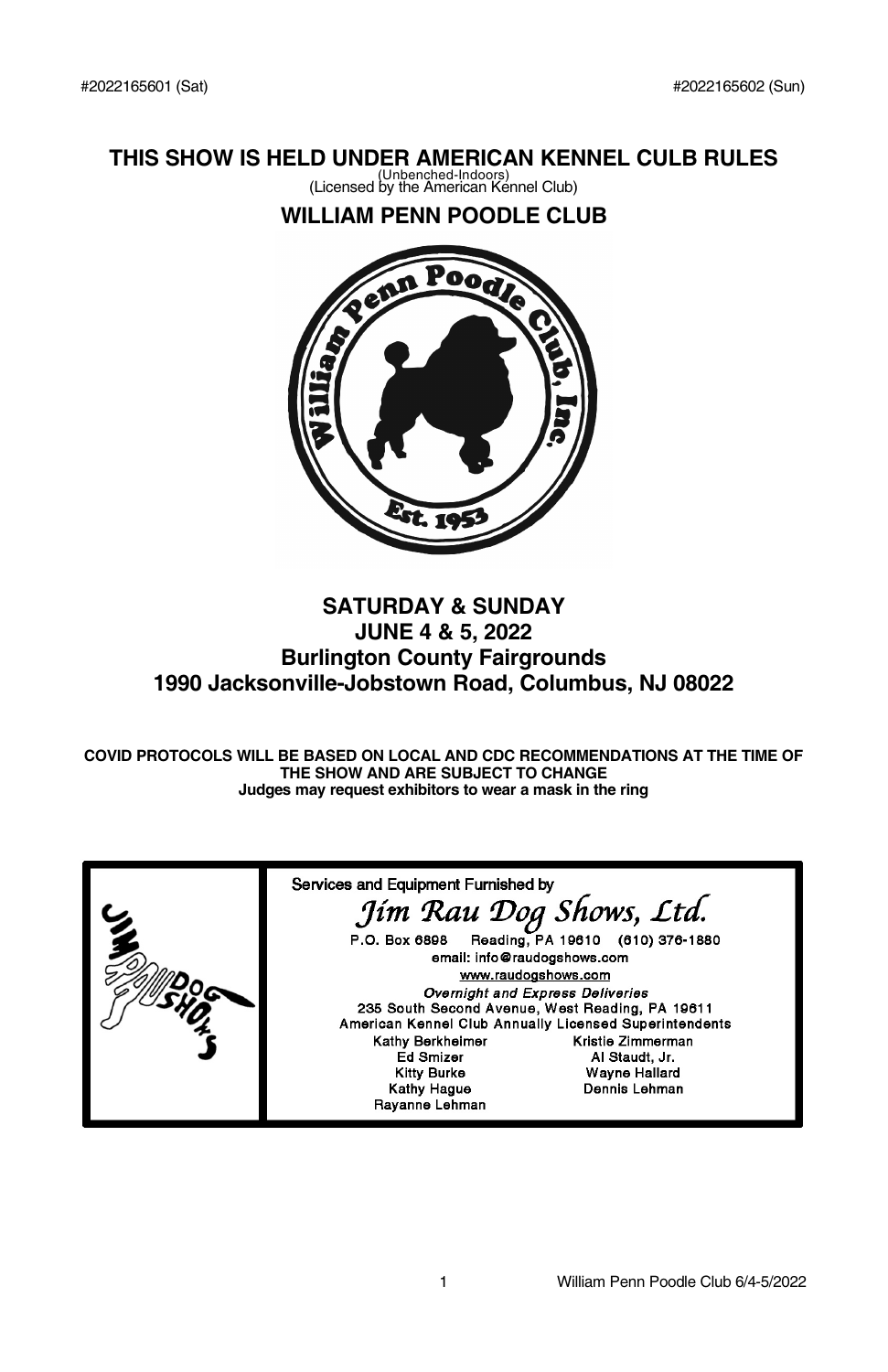#### **OFFICERS OF THE WILLIAM PENN POODLE CLUB, INC.**

President . . . . . . . . . . . . . . . . . . . . . . . . . . . . . . . . . . . . . . . . . . . . . . . . . . . . . . . . . . . . . . . . Patricia Lorenz Vice President . . . . . . . . . . . . . . . . . . . . . . . . . . . . . . . . . . . . . . . . . . . . . . . . . . . . . . . . . . . . . Judy Ginsberg Treasurer . . . . . . . . . . . . . . . . . . . . . . . . . . . . . . . . . . . . . . . . . . . . . . . . . . . . . . . . . . . . . Nola Mahoney DO Recording Secretary. . . . . . . . . . . . . . . . . . . . . . . . . . . . . . . . . . . . . . . . . . . . . . . . . . . . . . . . . . . Lindy Miller Corresponding Secretary . . . . . . . . . . . . . . . . . . . . . . . . . . . . . . . . . . . . . . . . . . . . . . . . . Maureen Hallowell

## 1002 Manoa Rd, Wynnewood, PA 19096

#### **BOARD OF GOVERNORS**

Sherman Ginsberg Pauline Branca Joan Byrne Linda Peterson

**SHOW COMMITTEE**

Nola Mahoney, Event Chair 1 Breckenridge Drive Shamong, NJ 08088 (609) 268-5572 dodocs@comcast.net

The Officers and the Board of Governors of the William Penn Poodle Club

**Day-of-Show Emergency Contact**

Nola Mahoney (609) 560-3691 dodocs@comcast.net

#### **GENERAL COMMITTEE**

#### **OFFICIAL PHOTOGRAPHER**

Ashbey Photography P. O. Box 468 Gilbert, PA 18331 (610) 681-4968 Only the official Photographer may take win pictures.

Columbus Veterinary Service 8AM to 10PM<br>GPS ADDRESS: 3073 Route 206.

**Nearest Veterinary Service 24 Hour Emergency Veterinary Service** GPS ADDRESS: 3073 Route 206, Emergency Trauma & Specialty Center South Columbus, NJ 08022 315 Robbinsville-Allentown Road On Call (Phone) 609-298-4600 Call (Phone) 609-298-4600 Phone: 609-259-8300

#### **NO DOGS ALLOWED ON SHOW GROUNDS ON FLEXI-LEADS AT THIS CLUSTER**

**NO CRATES, GROOMING TABLES OR X-PENS UNDER THE RING TENTS BY ORDER OF THE FIRE MARSHALL**



I hereby certify to the correctness of the within marked awards and absentees, as taken from the Judge's books.

**Show Superintendent**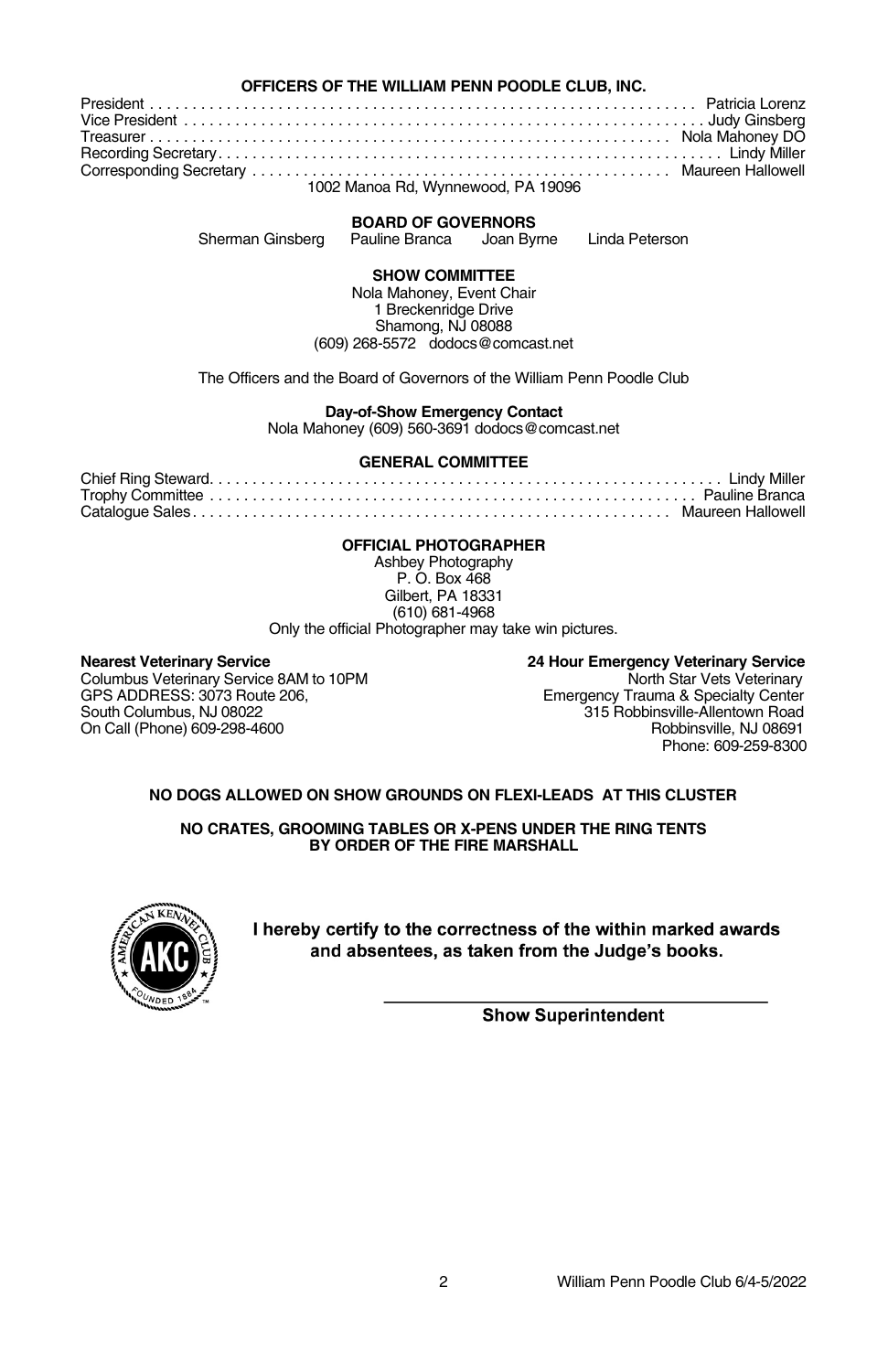#### **PROGRAM OF JUDGING WILLIAM PENN POODLE CLUB**

#### **SATURDAY JUNE 4, 2022**

#### **RING SIX**

#### **JUDGE: Ann Yuhasz 36205 Miles Rd. Chagrin Falls, OH 44022**

#### **2:15 PM**

- 6 Poodles (Toy)
	- 1 6-9 mos Puppy Dog
	- 1 Open Dog
		- Winners Dog
	- 1 6-9 mos Puppy Bitch
	- 1 Bred-by-Exhibitor Bitch
	- 2 Open Bitches Winners Bitch
		- Best of Variety Competition

#### **5 min Break**

- 3 Poodles (Miniature)
	- 1 6-9 mos Puppy Dog Winners Dog
	- 1 Open Bitch
	- 1 Best of Variety Competition (0-1)

### **5 min Break**

- 20 Poodles (Standard)
	- 1 6-9 mos Puppy Dog
	- 2 9-12 mos Puppy Dogs
	- 1 12-18 mos Dog
	- 2 Open Dogs
	- Winners Dog
	- 4 6-9 mos Puppy Bitches
	- 1 Bred-by-Exhibitor Bitch
	- 4 Open Bitches Winners Bitch
	- 5 Best of Variety Competition (4-1)

#### **5 min Break**

Best of Breed Best Puppy Best Bred-by-Exhibitor

#### 29 Total Dogs

There are 29 dogs in this show with a total of 29 entries.

#### **SUNDAY JUNE 5, 2022**

#### **RING SIX**

**JUDGE: Diane Ondo 661 Dori Lane Stowe, PA 19464**

### **2:15 PM**

- 6 Poodles (Toy)
	- 1 6-9 mos Puppy Dog
	- 1 Open Dog
		- Winners Dog
	- 1 6-9 mos Puppy Bitch
	- 1 Bred-by-Exhibitor Bitch
	- 2 Open Bitches Winners Bitch
		- Best of Variety Competition

#### **5 min Break**

- 4 Poodles (Miniature)
	- 1 6-9 mos Puppy Dog
	- 1 Open Dogs
		- Winners Dog
	- 1 Open Bitch
		- 1 Best of Variety Competition (0-1)

#### **5 min Break**

- 19 Poodles (Standard)
	- 1 6-9 mos Puppy Dog
	- 2 9-12 mos Puppy Dogs
	- 1 12-18 mos Dog
	- 2 Open Dogs Winners Dog
	- 4 9-12 mos Puppy Bitches
	- 1 Bred-by-Exhibitor Bitch
	- 3 Open Bitches
		- Winners Bitch
	- 5 Best of Variety Competition (4-1)

#### **5 min Break**

- Best of Breed Best Puppy Best Bred-by-Exhibitor
- 29 Total Dogs

There are 29 dogs in this show with a total of 29 entries.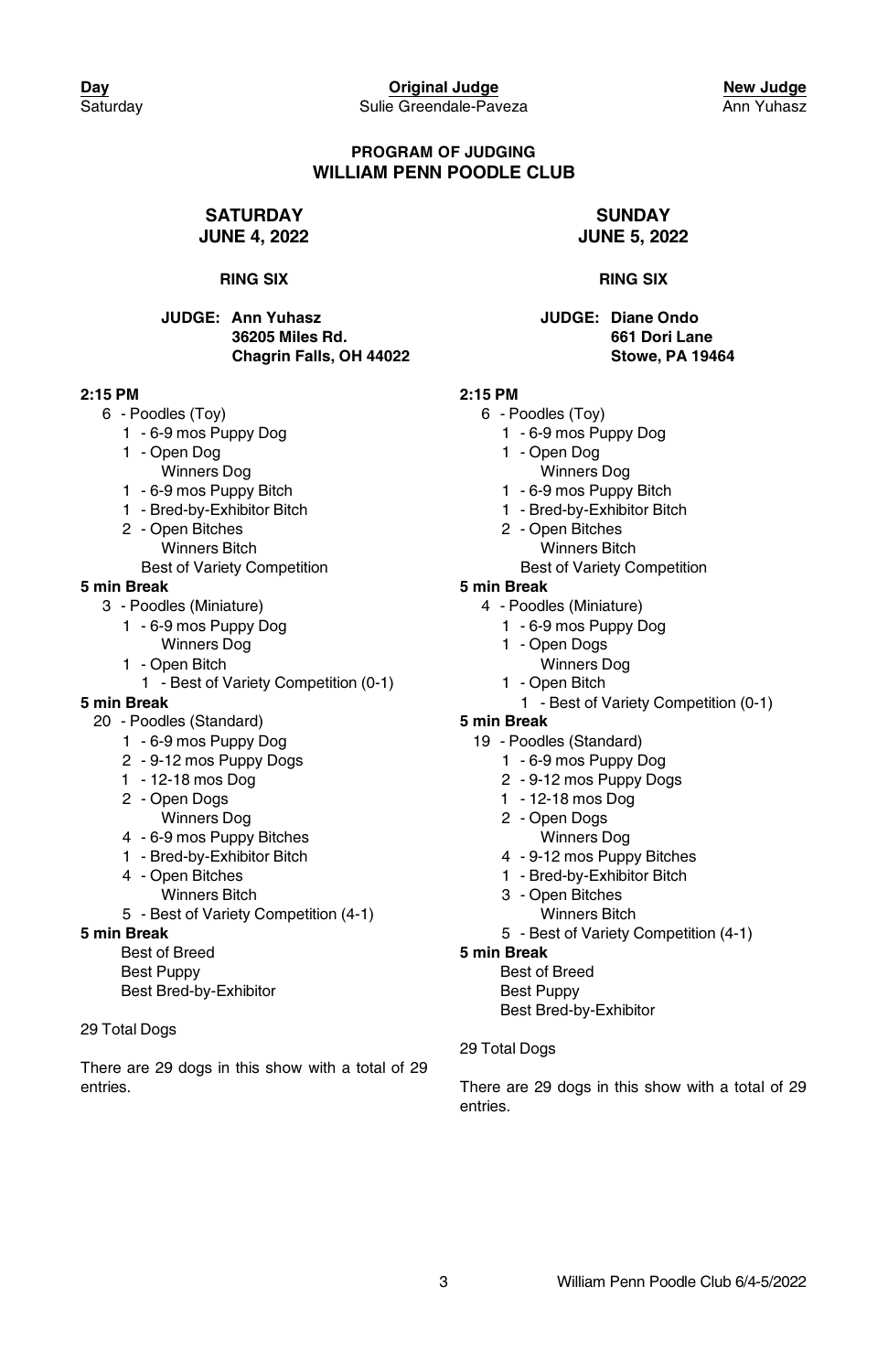#### **RIBBON PRIZES Regular Classes**

### **BREED PRIZES - SATURDAY**

**Best of Breed,** Rosette & Crystal Decanter offered by Judy & Sherman Ginsberg **Best Puppy in Show,** Rosette & Crystal Picture Frame donated by Members of WPPC **Best Bred-by-Exhibitor,** Rosette **Best of Variety, Toy,** Rosette & Dog Bed offered by Patricia Lorenz **Mini,** Rosette & Dog Bed offered by Nola Mahoney **Standard,** Rosette & Dog Bed offered by Kathy Pauli **Best of Opposite Sex to Best of Variety, Toy,** Rosette & Gallon of Almond Shampoo offered by Mary Wright **Mini,** Rosette & Gallon of Almond Shampoo offered by Angie Reigert **Standard,** Rosette & Gallon of Almond Shampoo offered by Joan & Bill Byrne in loving memory of "Brooke" **Winners Dog,** Trophy offered by: **Toy,** Betty Kelley **Mini,** Mary Ann DiRocco **Standard,** Maureen Hallowell **Winners Bitch,** Trophy offered by: **Toy,** Joan Scott **Mini,** Mary Ann DiRocco **Standard,** Lindy Miller **Best of Winners,** Crystal Biscuit Box offered by: **Toy,** Pauline Branca **Mini,** Mary Ann DiRocco **Standard,** Maureen Hallowell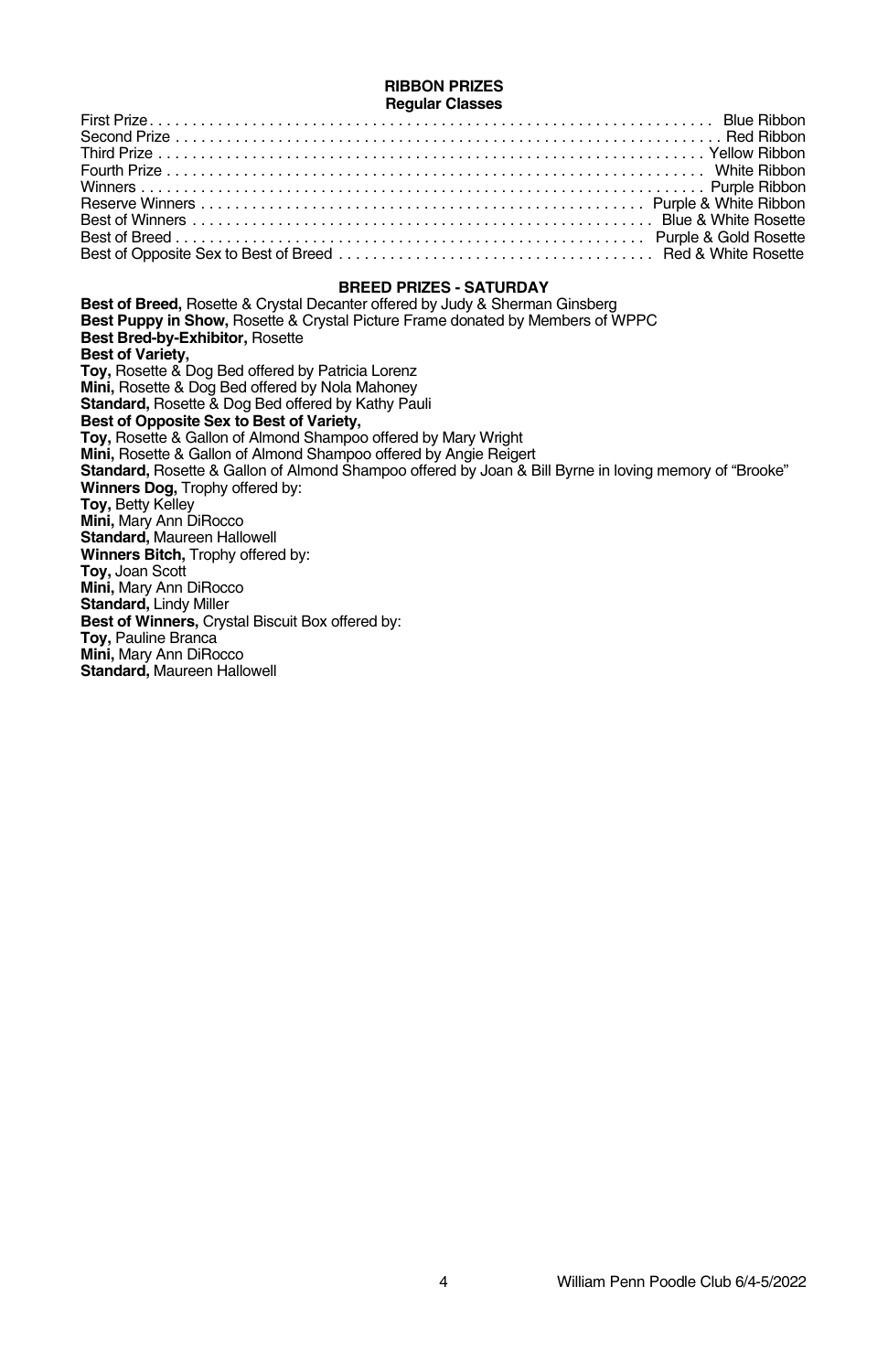#### **BREED PRIZES - SUNDAY**

**Best of Breed,** The Poodle Club of America offers a Stirling Silver Medallion **Best of Breed,** Rosette & Crystal Decanter offered by WPPC Members **Best of Opposite Sec to Best of Breed,** Rosette **Best Bred-by-Exhibitor,** Rosette **Best Puppy in Show,** Rosette & Crystal Picture Frame donated by WPPC Members **Best of Variety,** Rosette & Dog Bed offered by: **Toy,** Denise Oldenhoff **Mini,** Linda Peterson **Standard,** Lindy Miller **Best of Opposite Sex to Best of Variety,** Rosette & Gallon of Almond Shampoo offered by: **Toy,** Pauline Branca **Mini,** Angie Reigert **Standard,** Joan & Bill Byrne in loving memory of "Brooke" **Winners Dog,** Ribbon & Trophy offered by: **Toy,** Betty Kelly **Mini,** Mary Ann DiRocco **Standard,** Maureen Hallowell **Winners Bitch,** Ribbon & Trophy offered by: **Toy,** Joan Scott **Mini,** Mary Ann DiRocco **Standard,** Lindy Miller **Best of Winners,** Rosette & Crystal Biscuit Box offered by: **Toy,** Pauline Branca **Mini,** Nola Mahoney **Standard,** Maureen Hallowell

#### **TROPHY DONORS**

Only through the graciousness and generosity of the Members of the William Penn Poodle Club, can we present trophies to our winners. The following is the list of Our Trophy Donors. Nola Mahoney - Firebrook Dodocs@comcast.net Pauline Branca - Branca - Branca - Branca - Branca - Branca - Branca<br>Pauline Branca - DiMarniques mardogs@atlanticbb.net Pauline Branca - Pauline Branca - Paperbirch Mary DiRocco - DiMarniques mardogs@atlanticbb.net<br>
Betty Kelley - Arabesque arabesque@comcast.net Paperbirch<br>
Betty Kelley - Arabesque arabesque@comcast.net Sherman & Judy Ginsberg - Win-Some Betty Kelley - Arabesque arabesque@comcast.net Sherman & Judy Ginsberg - Win-Some<br>Sherman & Judy Games - Sherman Brander Tuelz tuelz\_lindy@aol.com Kathy Pauli - Dominion dominionstdpoodl@aol.com Lindy Miller-Tuelz tuelz\_lindy@aol.com<br>Maureen Hallowell Waterford mhallow@hotmail.com Joan Scott - Wissfire wissfire@me.com Maureen Hallowell Waterford mhallow@hotmail.com Denise Oldenhoff

William Penn Poodle Club reserves the right to substitute trophies if necessary Trophies must be picked up the day of the show or are returned to the club/ No trophies will be mailed.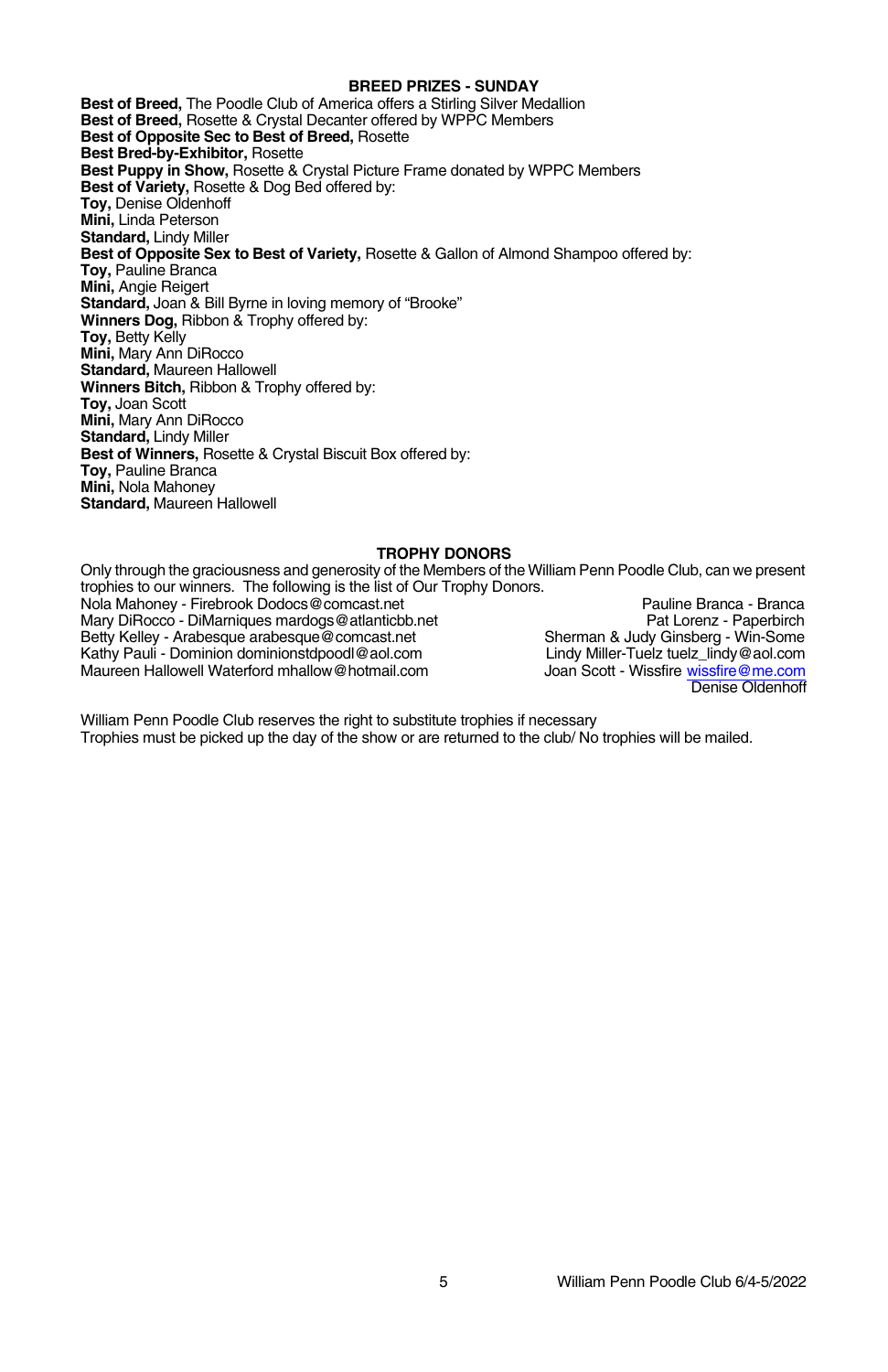## **SCHEDULE OF POINTS FOR DIVISION 2— EFFECTIVE MAY 10, 2022**

#### **Division 2 is comprised of: Delaware, New Jersey, New York, Pennsylvania.**

The Points towards a Championship shall be awarded to the Winners Dog and Bitch of each breed or variety based on the actual number of dogs or bitches competing in that breed or variety.

If the dog designated Winners Dog or Winners Bitch is also awarded Best of Breed or Variety, the dogs of *both* sexes that have been entered for Best of Breed or Variety competition and that have been defeated in such competition, shall be counted in addition to the dogs that competed in the regular classes for its sex in calculating championship points.

If the dog designated Winners Dog or Winners Bitch is also awarded Best of Opposite Sex to Best of Breed or Variety, the dogs of *its own sex* that have been entered for Best of Breed or Variety competition that have been defeated in competition for Best of Opposite Sex, shall be counted in addition to the dogs that competed in the regular classes for its sex in calculating championship points.

After points have been computed for Winners Dog and Winners Bitch subject to the above two stipulations, the dog awarded the Best of Winners shall be credited with the number of points calculated for Winners Dog or Winners Bitch, whichever is greater.

In counting the number of eligible dogs in competition, a dog that is disqualified, or that is dismissed, excused or ordered from the ring by the judge, or from which all awards are withheld, shall not be included. Any dog which shall have won fifteen points shall become a Champion of Record, if six or more of said points shall have been won at two shows with a rating of three or more championship points each and under two different judges, and some one or more of the balance of said points shall have been won under some other judge or judges than the two judges referred to above.

| <b>SCALE OF POINTS</b>                 |  |  |  |  | 1 POINT 2 POINTS 3 POINTS 4 POINTS 5 POINTS |                                                                  |  |  |  |  |
|----------------------------------------|--|--|--|--|---------------------------------------------|------------------------------------------------------------------|--|--|--|--|
|                                        |  |  |  |  |                                             | Dogs Bitches Dogs Bitches Dogs Bitches Dogs Bitches Dogs Bitches |  |  |  |  |
| Toy Poodle 2 2 3 3 4 4 5 5 6 6 6       |  |  |  |  |                                             |                                                                  |  |  |  |  |
|                                        |  |  |  |  |                                             |                                                                  |  |  |  |  |
| Standard Poodle 2 2 3 7 4 12 5 13 6 15 |  |  |  |  |                                             |                                                                  |  |  |  |  |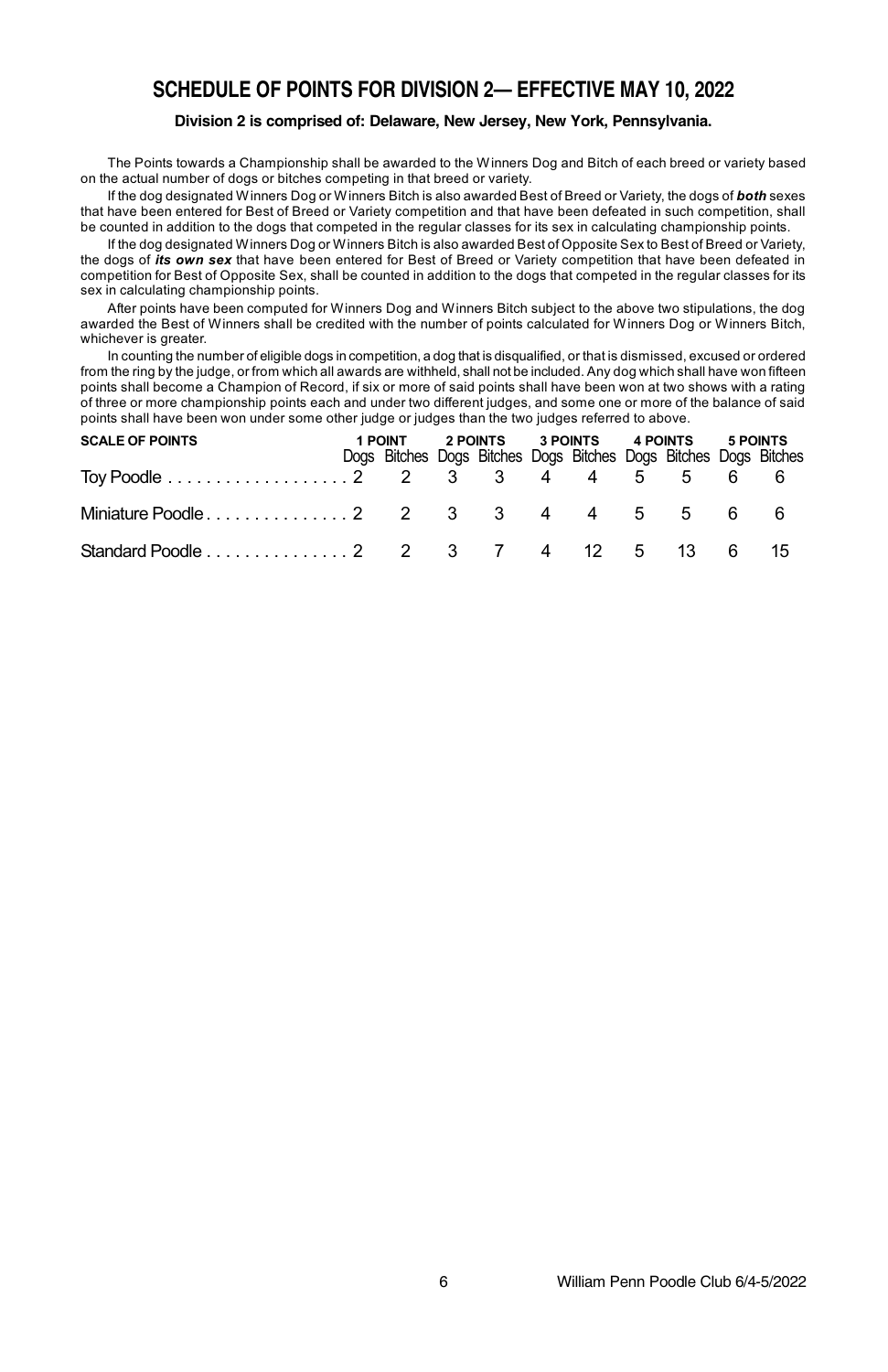# **TOY BREEDS**

## **POODLES (TOY)**

## **POODLES (TOY), Puppy 6 months and under 9 months, Dogs.**

**23 23 NADAL'S CHEWBACCA, PR253784/01, 10/12/21. Breeder, Natina Martin. By Gch Nadal's Gran** Torino — Ch Nice & Outgoing TW Kizoku. Owner, **Lisa Koehl Newsom.**

## **POODLES (TOY), Open, Dogs.**

- **5 5 AFTERGLOW BONFIRE TOFFEE, PR252135/01,** 11/05/21. Breeder, Michael Gadsby Tom Isherwood & Jason Lynn. By Afterglow Take The Michael — Afterglow Betwixt. Owner, **Polina Kuklina**, (Elizabeth Reynolds, Agent).
- **Winners Dog .................... Reserve .................... Points ..................... Dogs ......................**

**Winners Dog .................... Reserve .................... Points ..................... Dogs ......................**

## **POODLES (TOY), Puppy 6 months and under 9 months, Bitches.**

**6 6 DELAPASSIONBYREQUESTFORGREG-MAR,PR250238/02,** 11/16/21.Breeder,GregoryMartin & Wendy Penn. By Ch De La Passion Undeniable ByRequest — Greg-Mar Delapassion RFS Byrequest. Owner, **Emily Pindell & Carol Dean.**

## **POODLES (TOY), Bred by Exhibitor, Bitches.**

**22 22 GERDANUS SUN KISSED GLOW, PR242659/02,** 06/07/21. Breeder, Jed Oldenburg. By Ch Saratoga's Copper Caper At Caprice — Gerdanus Angelic Dreams At Sunset. Owner, **Jedidjah Oldenburg.**

## **POODLES (TOY), Open, Bitches.**

**8 8 8 SWAN SENSATION AMERICA DREAM FOR LOLALAND, PR251200/01, 08/09/21. Breeder, Yuliya** Degtyarova.BySwanSensationPandorasPrince—YQueenOf TheRingTopStiel. Owner,**Polina Kuklina**, (Elizabeth Reynolds, Agent).

- **10 10 CYPRESSDEUCESWILD, PR248557/01,** 07/21/21. Breeder, JiaMiller&DailaLybarger. ByGCH Wissfire Teddy Bear—Cypress Little Deuce Coupe. Owner, **Jia Miller**, (Elizabeth Reynolds, Agent).
- **Winners Bitch .................. Reserve .................... Points ................... Bitches ....................**

**Winners Bitch .................. Reserve .................... Points ................... Bitches ....................**

- **Best of Variety ................. Best of Winners ................. Best of Opposite Sex ..................**
- **Select Dog ............... Select Bitch ...............Best Puppy ...............**

**Best Bred-by-Exhibitor ...............**

**Best of Variety ................. Best of Winners ................. Best of Opposite Sex ..................**

**Select Dog ............... Select Bitch ...............Best Puppy ...............**

**Best Bred-by-Exhibitor ...............**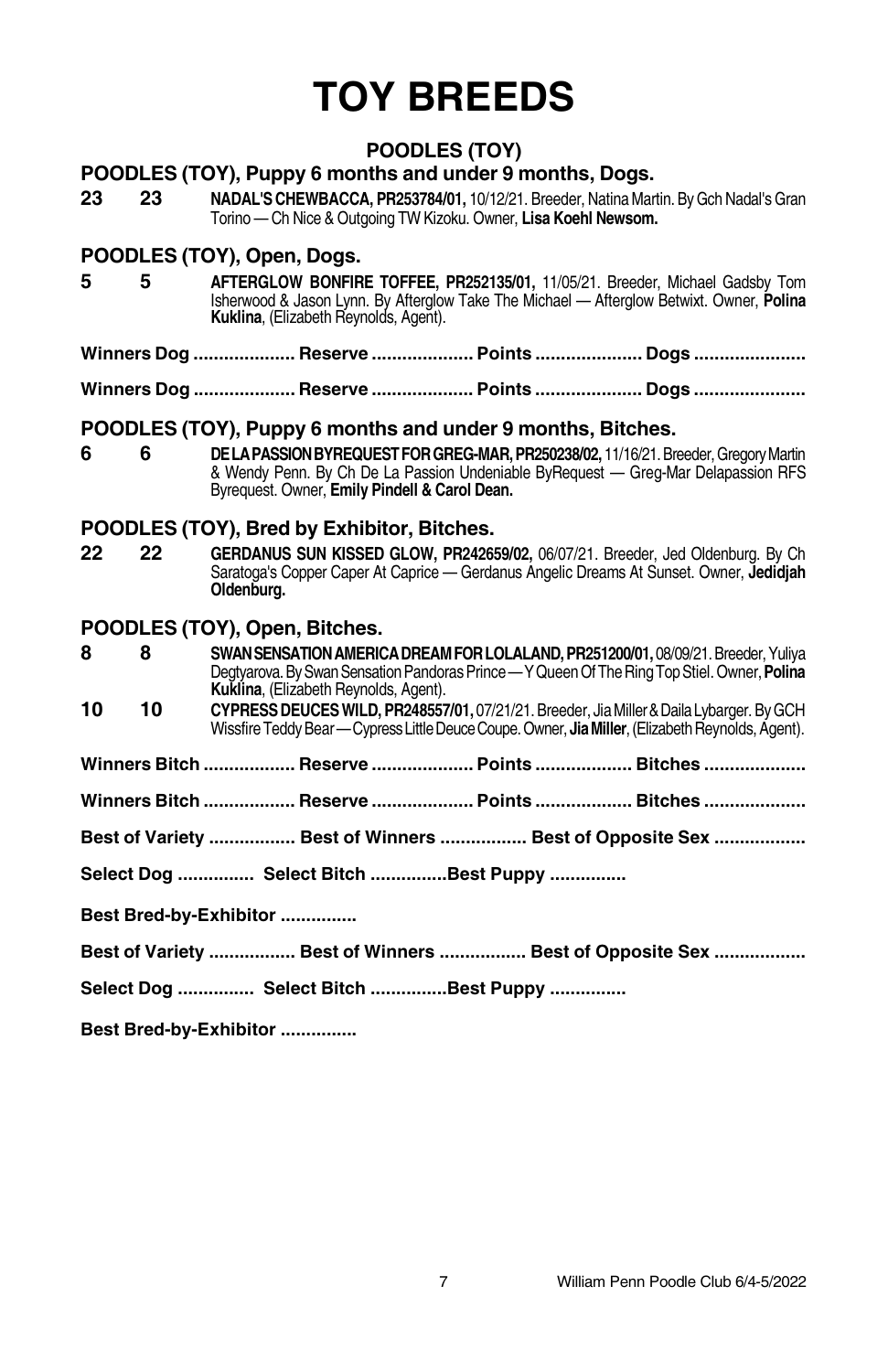## **NON-SPORTING BREEDS**

## **POODLES (MINIATURE)**

## **POODLES (MINIATURE), Puppy 6 months and under 9 months, Dogs.**

**9 9 LEJERON PAPPY VAN WINKLE, PR245750/03, 10/01/21. Breeder, Linda Prisco. By Ch Yankee** Doodle VaonMaklaschei CDBNRA ACT2J—ChEden'sHoneysuckleRoseCGC. Owner, **Linda Prisco**, (Elizabeth Reynolds, Agent).

## **POODLES (MINIATURE), Open, Dogs.**

| - 11 | <b>INDIAN ACRE LET'S ROLL, PR238450/01, 03/22/21. Breeder, Kelly Hammond. By Cornerstone's</b> |
|------|------------------------------------------------------------------------------------------------|
|      | Shooting Star Apollo — Deray's Black Diamond. Owner, Lynn Balk & Jean Colvin.                  |

**Winners Dog .................... Reserve .................... Points ..................... Dogs ......................**

**Winners Dog .................... Reserve .................... Points ..................... Dogs ......................**

## **POODLES (MINIATURE), Open, Bitches.**

**24 24 LAURIS AZRAEL, PR223867/04,** 05/02/19. Breeder, D Lessard-Rocha & A Rocha & M B Lamb & W D Jividen Jr. By CH Kiyara The Intimadator — CH Kiyara She's A Devil. Owner, **Christine** De**Filippo**, (Anibal Faria, Agent).

**Winners Bitch .................. Reserve .................... Points ................... Bitches ....................**

**Winners Bitch .................. Reserve .................... Points ................... Bitches ....................**

## **POODLES (MINIATURE), Best of Variety Competition.**

**26 26 GCHSURREYSAGE, PR236652/01,** 12/16/20. Breeder, KathleemWallen&KazHosaka. ByGch Hightide With A Splash Of Tarquin — Gch Surrey Turbinado. Bitch. Owner, **Cathy Gauche**, (Kaz Hosaka, PHA, Agent).

**Best of Variety ................. Best of Winners ................. Best of Opposite Sex ..................**

**Select Dog ............... Select Bitch ...............Best Puppy ...............**

**Best Bred-by-Exhibitor ...............**

**Best of Variety ................. Best of Winners ................. Best of Opposite Sex ..................**

**Select Dog ............... Select Bitch ...............Best Puppy ...............**

**Best Bred-by-Exhibitor ...............**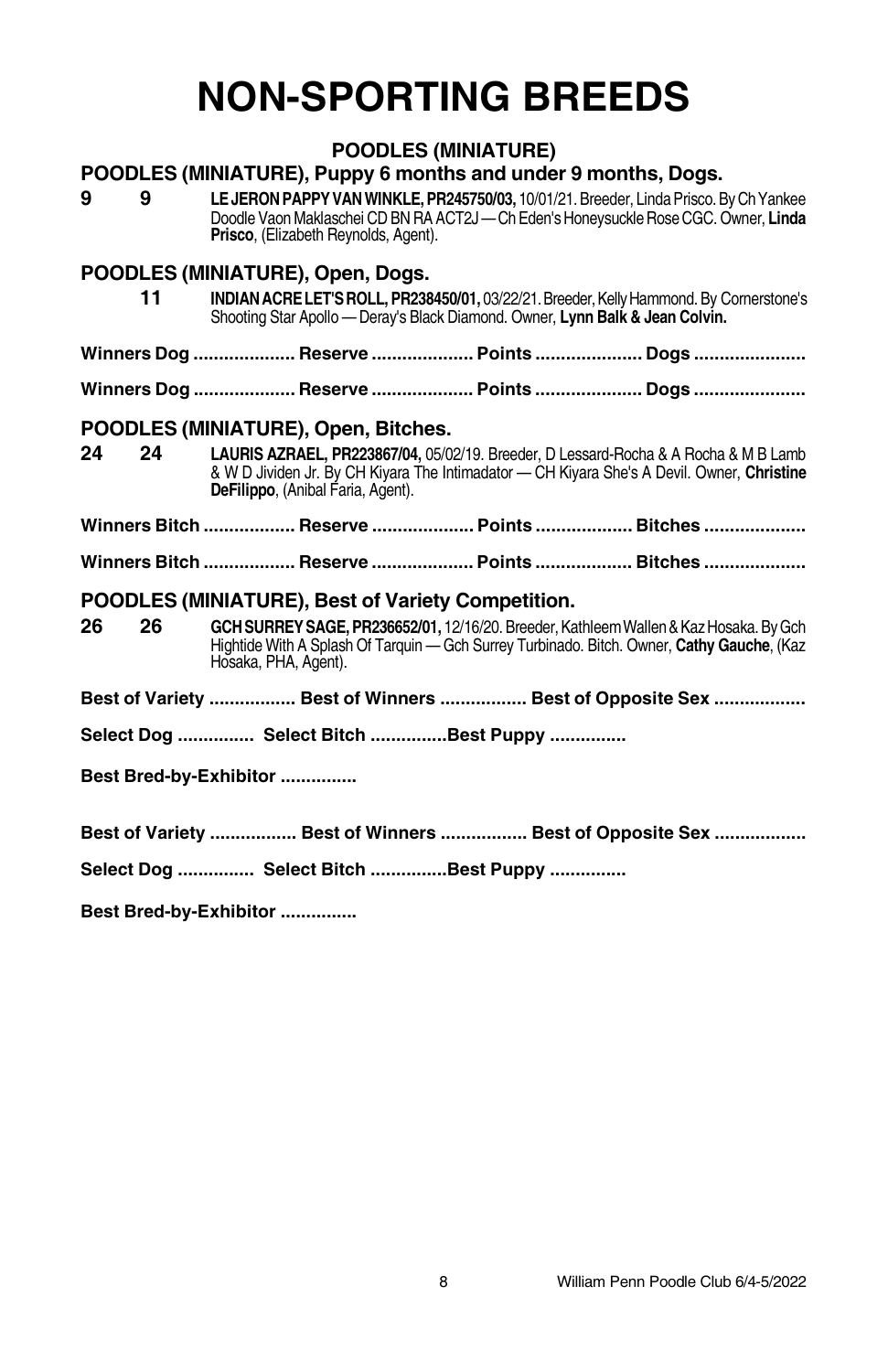## **POODLES (STANDARD)**

## **POODLES (STANDARD), Puppy 6 months and under 9 months, Dogs.**

**15 15 ALAMAN'DSTAKEMEHOME, PR248635/03,** 11/01/21. Breeder, AlanRWaterman&DeAngelo, Ann E Rarigh. By GCH Alamans' Wanna Be Like me — CH Litilann's Tonight Tonight. Owner, **Shannon Gandee**, (Paul Clas, Agent).

### **POODLES (STANDARD), Puppy 9 months and under 12 months, Dogs.**

- **17 17 MAJESSAFEELTHATFIRE,PR245019/02,** 08/06/21.Breeder,AnnFischer.ByGCHTheoryEpater La Galerie — GCH Majessa Light The Sky On Fire. Owner, Cindy Case, (Elizabeth Reynolds, Agent).
- **25 25 HIGHGROVE BLUE JEANS BABY, PR244136/08.** 08/06/21. Breeder, Jane Scott. By Ch Oakridge I've Got This Feeling — Ch highgrove Pippi Longstocking. Owner, **Colleen Gunderson.**

## **POODLES (STANDARD), 12 to 18 month, Dogs.**

**19 19 KAVA HARD TO BELIEVE CGCA, PR234945/08,** 01/03/21. Breeder, Kathy Gillooley. By GCH Boxwood Bossa Nova — GCH Kava Meant to Believe. Owner, **Lisa Brooks & Kathy Gillooley.**

## **POODLES (STANDARD), Open, Dogs.**

- **27 27 UNIQUE ROYAL GAME CHANGER, PR236935/06,** 12/15/20. Breeder, Joan Mcfadden & Gail Wolaniuk. By Ch Topscore Contradiction — Ch Unique The Queen Of Everything. Owner, **Keith Zurinsky & Maureen Zurinsky, (Gail Wolaniuk, PHA, Agent).**
- **29 29 KAYLEN'SCROWNJEWELSFORMAGICASTLE, PR225365/06,** 01/01/20. Breeder,KayPeiser & Olga Knorre. By CH Kaylen's Wheels Of Steel — CH Kaylen's In Colaboration with Black Tie. Owner, **GraceM Durkin & Kay Peiser**, (Paul Clas, Agent).
- **Winners Dog .................... Reserve .................... Points ..................... Dogs ......................**
- **Winners Dog .................... Reserve .................... Points ..................... Dogs ......................**

## **POODLES (STANDARD), Puppy 9 months and under 12 months, Bitches.**

- **12 12 MAJESSABURNINGBRIGHT,PR245019/03,** 08/06/21. Breeder, Owner. ByGCHTheoryEpater LaGalerie —GCHMajessa Light The SkyOn Fire. Owner, **AnnM. Fischer**, (ElizabethReynolds, Agent).
- **14 14 STONERUNLAKERIDGEAMERICANDREAM, PR243294/04,** 07/04/21.Breeder,ConnieUnger & Debra Ferguson-Jones. By GCHG Lakeridge Simply Irresistible — CH Stone Run Roundabout. Owner, **Mary Lou Parsons & Connie Unger & Debra Ferguson.**
- **28 28 BRIGHTON MIAMI SWEET AS SUNSHINE, PR250444/01,** 06/11/21. Breeder, Kelly & Karen Chomiak & L'Dyne Brennan & Anita Carter. By CH Brighton GQ — CH Brighton Miami Sol. Owner, **Kelly Chomiak & L'Dyne Brennan & Karen Chomiak.**
- **30 30 AFTERGLOW SWING OUT SISTER, PR250810/01,** 08/22/21. Breeder, Michael Gadsby, B Matthews & J Lynn, T Isherwood. By CH Hallifax Hightide Hedonist — Afterglow Alice In Jazz. Owner, **Michele Bronkesh.**

## **POODLES (STANDARD), Bred by Exhibitor, Bitches.**

**40 40 APACCHILETTHEGAMESBEGIN, PR221562/01,** 09/23/18.Breeder,Owner.ByAnkarusAnother Level to Somanic — Ch Appachi Game On. Owner, **Rhonda J. Pacchioli.**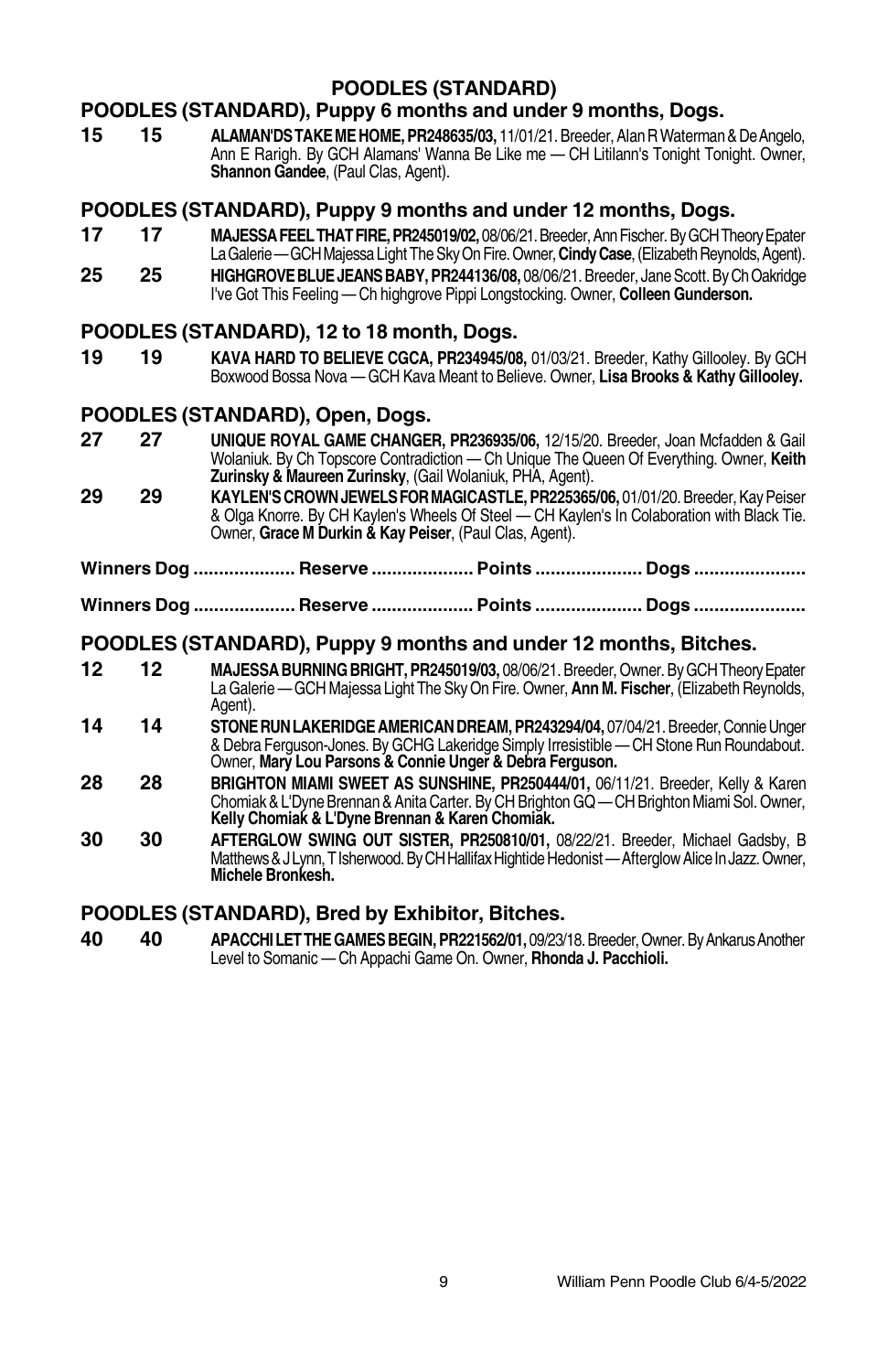## **POODLES (STANDARD), Open, Bitches.**

|    |    | , OUDLLU (UTANDAND), Open, Dituites.                                                                                                                                                                                                                                    |
|----|----|-------------------------------------------------------------------------------------------------------------------------------------------------------------------------------------------------------------------------------------------------------------------------|
| 16 | 16 | KALAN BAR-NONE SHE WHO WEARS THE CROWN TKI, PR229306/03, 05/01/20, Breeder,<br>Shawn Clute & Nancy Wilson, By GCH Mystiques War Admiral — GCHB Bar-None Aim For The<br>Sky. Owner, Kaitlynn Gove.                                                                       |
| 18 | 18 | THEORY BEATNIK, PR228517/05, 04/30/20. Breeder, Christi Gable & Mark Robeson. By Ch Theory<br>Starboy - Ch Theory Comme 11 Faut. Owner, Christi Gable & John Riegler, (Elizabeth Reynolds,<br>Agent).                                                                   |
| 20 | 20 | HASTING STAR EMPRESS AT FAIR HILL, PR232910/06, 10/05/20. Breeder, Nancy Murray &<br>Martha Nevins & Michael Pawasarat. By CH Fair Hill Promises Fulfilled - CH Hasting Black Secret<br>At Fair Hill. Owner, Nancy Murray.                                              |
| 32 |    | UNIQUE A SKY FULL OF STARS, PR227496/01, 05/12/20. Breeder, Owners. By GCHS Tarquin<br>Huffish Piedmont's Starboy — CH Unique The Queen Of Everything. Owner, Joan E McFadden<br>& Gail Wolniuk.                                                                        |
|    |    | Winners Bitch  Reserve  Points  Bitches                                                                                                                                                                                                                                 |
|    |    | Winners Bitch  Reserve  Points  Bitches                                                                                                                                                                                                                                 |
|    |    | POODLES (STANDARD), Best of Variety Competition.                                                                                                                                                                                                                        |
| 21 | 21 | CH L'PAIGE WILDROSE SMOKEY MOUNTAIN BOY, PR233232/01, 08/31/20. Breeder, Linda<br>Wildman & Elizabeth Reynolds. By GCHB L'Paige Islands In The Stream - CH Wildrose Dawin<br>Teeny Booper. Dog. Owner, Linda Wildman & Elizabeth Reynolds, (Elizabeth Reynolds, Agent). |
| 31 | 31 | GCH BRIGHTON BENCHMARK, PR212745/01, 10/06/18. Breeder, Anita Carter-Green & Michael<br>B Lamb. By GCH Tarquin Huffish Piedmont's Starboy - GCH Brighton Escapade. Dog. Owner, Anita<br>Carter-Green & Michael B Lamb.                                                  |
| 33 | 33 | GCH ROSEBUD CLEARFIELD FAIREST ROOKIE CGCA, PR198586/07, 03/10/17, Breeder, Susan<br>Wilson & Linda Shaffer. By CH By Request Beach Blanket Bingo — CH 5-Star Mitzy's Image. Dog.<br>Owner, Nan Leonard Johnson, (Paul Clas, Agent).                                    |
| 34 | 34 | CH LORIEN SUNSHINE BLOW ME ONE LAST KISS, PR206029/01, 01/01/18. Breeder, Owners.<br>By GCHB L'Paige Majick Stop Draggin My Heart Around - CH Lorien Unique Morning Sunshine.<br>Bitch. Owner, Lori & Robin Wintz.                                                      |
| 36 | 36 | CHSTONE RUN JORJA ON MY MIND, PR228839/08, 06/16/20. Breeder, Connie S Unger. By CH<br>Stone Run A Gift From Oscar - CH Stone run Roundabout. Bitch. Owner, Margaret Jones Rucker<br>& Connie S Unger, (Paul Clas, Agent).                                              |
|    |    | Best of Variety  Best of Winners  Best of Opposite Sex                                                                                                                                                                                                                  |
|    |    | Select Dog  Select Bitch                                                                                                                                                                                                                                                |
|    |    | Best of Variety  Best of Winners  Best of Opposite Sex                                                                                                                                                                                                                  |
|    |    | Select Dog  Select Bitch                                                                                                                                                                                                                                                |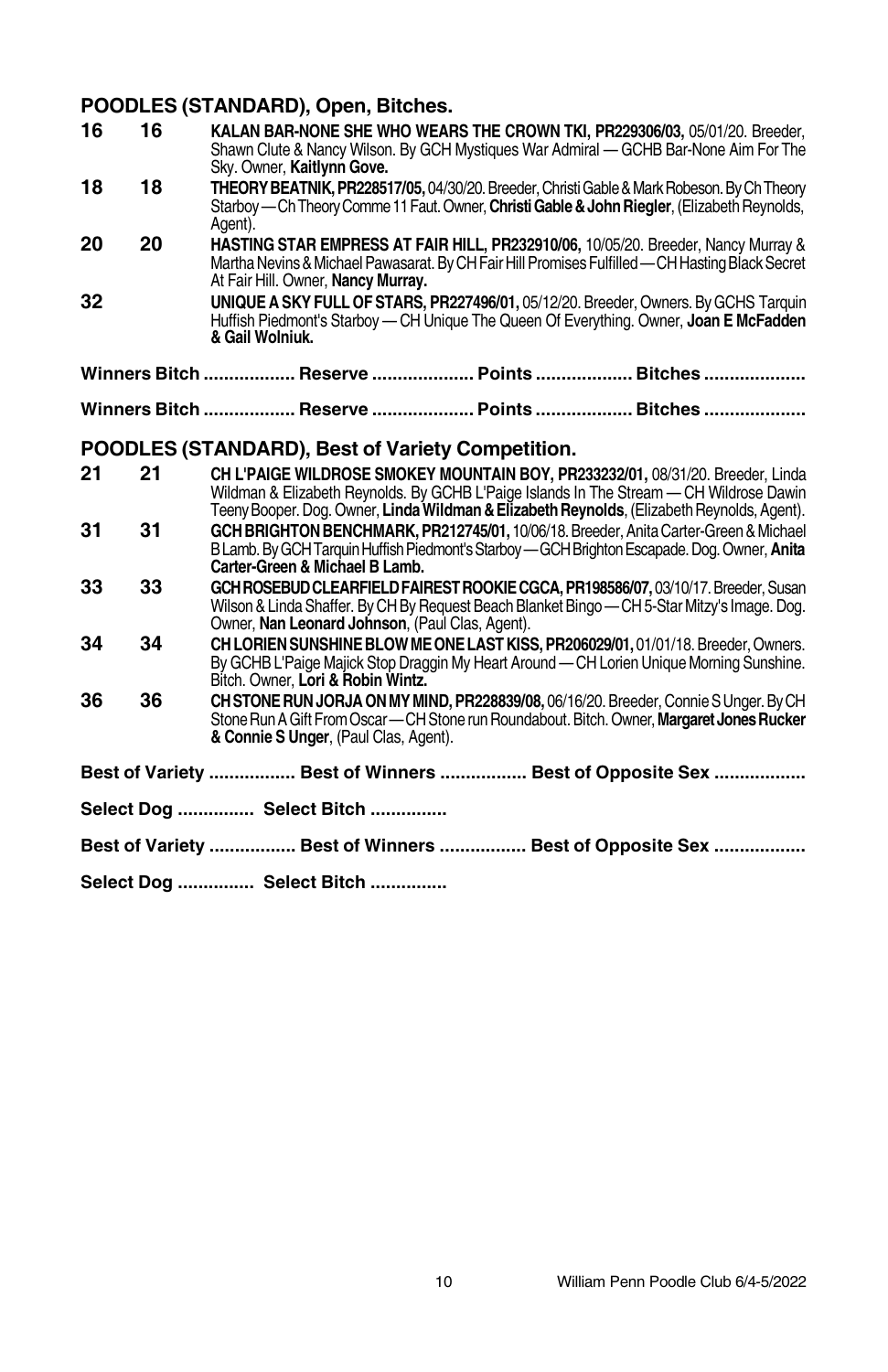# **EXHIBITORS LIST**

| $-R -$                                                                                                       |  |
|--------------------------------------------------------------------------------------------------------------|--|
|                                                                                                              |  |
|                                                                                                              |  |
|                                                                                                              |  |
| $-C -$                                                                                                       |  |
|                                                                                                              |  |
|                                                                                                              |  |
| Chomiak, Kelly & L'Dyne Brennan & Karen Chomiak, 14910 SW 75 CT, Palmetto Bay, FL, 33158 St. Poodle, 28, 28. |  |
| $-D-$                                                                                                        |  |
|                                                                                                              |  |
|                                                                                                              |  |
| $-$ F $-$                                                                                                    |  |
|                                                                                                              |  |
| $-G -$                                                                                                       |  |
|                                                                                                              |  |
|                                                                                                              |  |
|                                                                                                              |  |
|                                                                                                              |  |
|                                                                                                              |  |
|                                                                                                              |  |
| - J -                                                                                                        |  |
|                                                                                                              |  |
| - K -                                                                                                        |  |
|                                                                                                              |  |
| $-M -$                                                                                                       |  |
|                                                                                                              |  |
|                                                                                                              |  |
|                                                                                                              |  |
| - N -                                                                                                        |  |
|                                                                                                              |  |
| - 0 -                                                                                                        |  |
|                                                                                                              |  |
| $-$ P $-$                                                                                                    |  |
|                                                                                                              |  |
|                                                                                                              |  |
|                                                                                                              |  |
|                                                                                                              |  |
|                                                                                                              |  |
| $-R -$                                                                                                       |  |
|                                                                                                              |  |
| - W -                                                                                                        |  |
|                                                                                                              |  |
|                                                                                                              |  |
| -7-                                                                                                          |  |
|                                                                                                              |  |